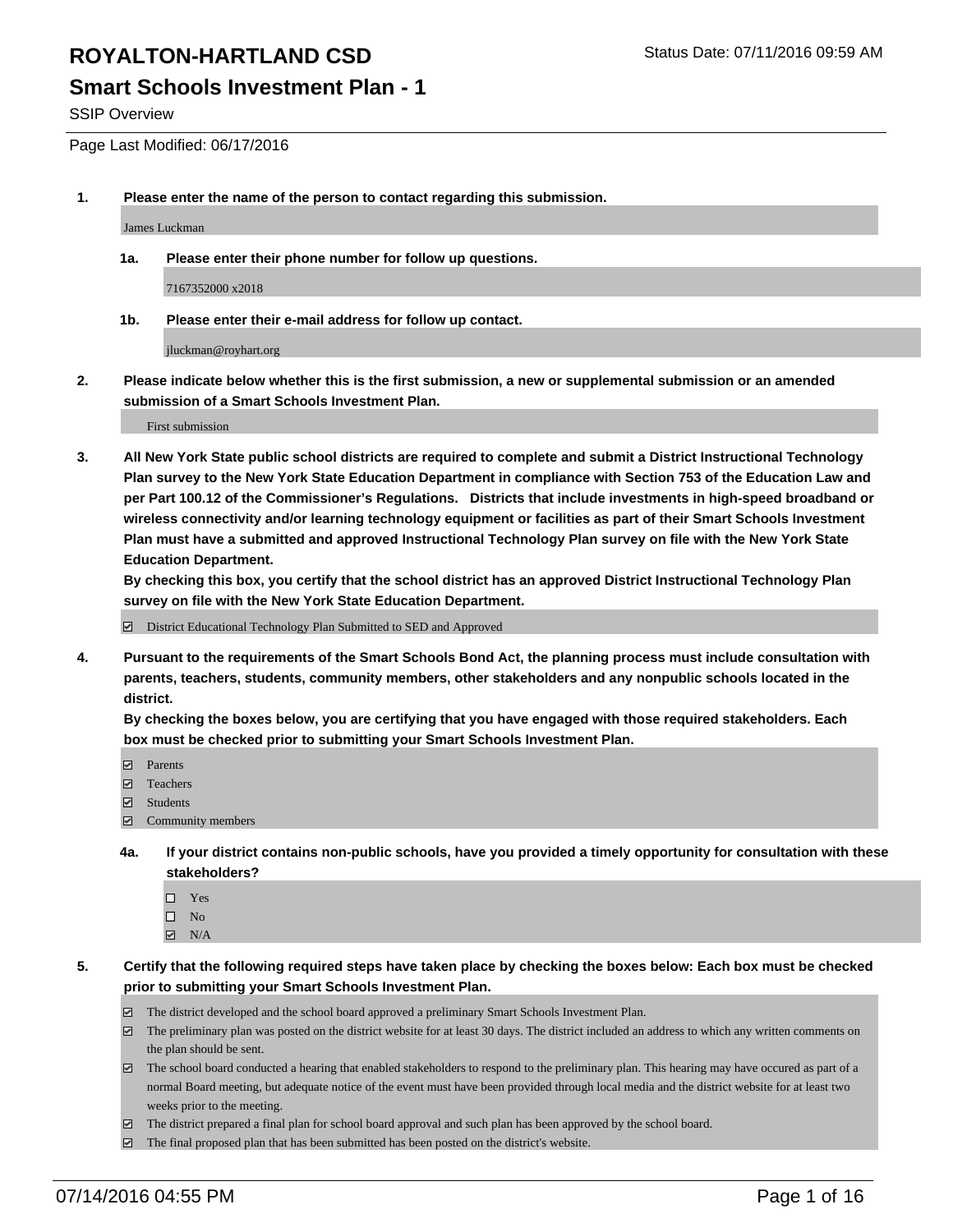### **Smart Schools Investment Plan - 1**

SSIP Overview

Page Last Modified: 06/17/2016

**5a. Please upload the proposed Smart Schools Investment Plan (SSIP) that was posted on the district's website. Note that this should be different than your recently submitted Educational Technology Survey. The Final SSIP, as approved by the School Board, should also be posted on the website and remain there during the course of the projects contained therein.**

RHCSD\_SmartSchoolsInvestmentPlan\_2015\_2016.pdf

**6. Please enter an estimate of the total number of students and staff that will benefit from this Smart Schools Investment Plan based on the cumulative projects submitted to date.**

800

**7. An LEA/School District may partner with one or more other LEA/School Districts to form a consortium to pool Smart Schools Bond Act funds for a project that meets all other Smart School Bond Act requirements. Each school district participating in the consortium will need to file an approved Smart Schools Investment Plan for the project and submit a signed Memorandum of Understanding that sets forth the details of the consortium including the roles of each respective district.**

 $\Box$  The district plans to participate in a consortium to partner with other school district(s) to implement a Smart Schools project.

**8. Please enter the name and 6-digit SED Code for each LEA/School District participating in the Consortium.**

| <b>Partner LEA/District</b> | ISED BEDS Code |
|-----------------------------|----------------|
| (No Response)               | (No Response)  |

**9. Please upload a signed Memorandum of Understanding with all of the participating Consortium partners.** (No Response)

**10. Your district's Smart Schools Bond Act Allocation is:**

\$1,197,557

**11. Enter the budget sub-allocations by category that you are submitting for approval at this time. If you are not budgeting SSBA funds for a category, please enter 0 (zero.) If the value entered is \$0, you will not be required to complete that survey question.**

|                                       | Sub-<br>Allocations |
|---------------------------------------|---------------------|
|                                       |                     |
| <b>School Connectivity</b>            | 0                   |
| Connectivity Projects for Communities | $\Omega$            |
| Classroom Technology                  | 179,550             |
| Pre-Kindergarten Classrooms           | $\Omega$            |
| Replace Transportable Classrooms      | $\Omega$            |
| High-Tech Security Features           | $\Omega$            |
| Totals:                               | 179,550.00          |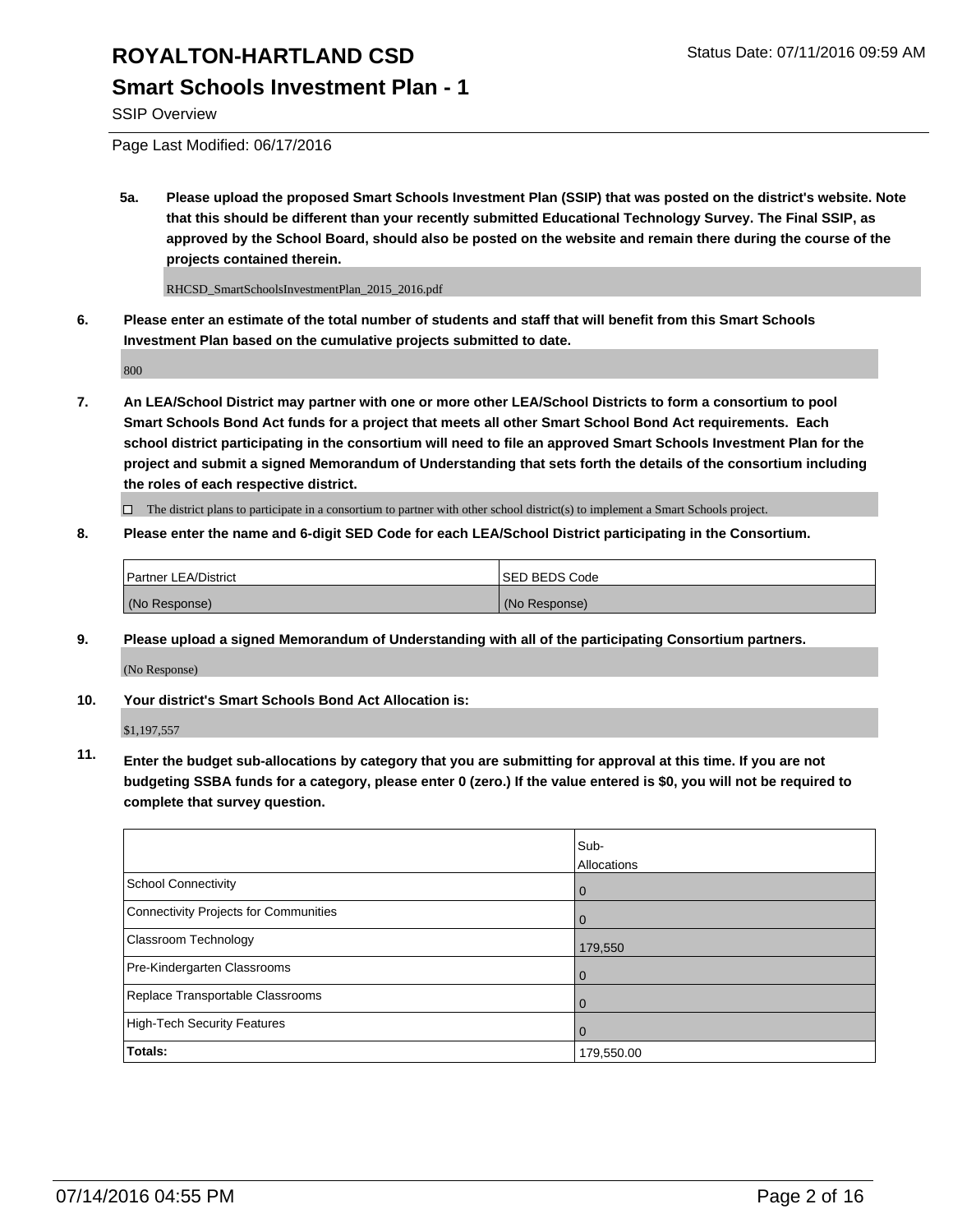School Connectivity

Page Last Modified: 06/16/2016

- **1. In order for students and faculty to receive the maximum benefit from the technology made available under the Smart Schools Bond Act, their school buildings must possess sufficient connectivity infrastructure to ensure that devices can be used during the school day. Smart Schools Investment Plans must demonstrate that:**
	- **sufficient infrastructure that meets the Federal Communications Commission's 100 Mbps per 1,000 students standard currently exists in the buildings where new devices will be deployed, or**
	- **is a planned use of a portion of Smart Schools Bond Act funds, or**
	- **is under development through another funding source.**

**Smart Schools Bond Act funds used for technology infrastructure or classroom technology investments must increase the number of school buildings that meet or exceed the minimum speed standard of 100 Mbps per 1,000 students and staff within 12 months. This standard may be met on either a contracted 24/7 firm service or a "burstable" capability. If the standard is met under the burstable criteria, it must be:**

**1. Specifically codified in a service contract with a provider, and**

**2. Guaranteed to be available to all students and devices as needed, particularly during periods of high demand, such as computer-based testing (CBT) periods.**

**Please describe how your district already meets or is planning to meet this standard within 12 months of plan submission.**

(No Response)

- **1a. If a district believes that it will be impossible to meet this standard within 12 months, it may apply for a waiver of this requirement, as described on the Smart Schools website. The waiver must be filed and approved by SED prior to submitting this survey.**
	- $\Box$  By checking this box, you are certifying that the school district has an approved waiver of this requirement on file with the New York State Education Department.
- **2. Connectivity Speed Calculator (Required)**

|                         | Number of<br>Students | Multiply by<br>100 Kbps | Divide by 1000 Current Speed<br>to Convert to<br>Reauired<br>Speed in Mb | lin Mb           | Expected<br>Speed to be<br>Attained Within   Required<br>12 Months | Expected Date<br>l When<br>Speed Will be<br>l Met |
|-------------------------|-----------------------|-------------------------|--------------------------------------------------------------------------|------------------|--------------------------------------------------------------------|---------------------------------------------------|
| <b>Calculated Speed</b> | (No<br>Response)      | (No Response)           | (No<br>Response)                                                         | (No<br>Response) | (No<br>Response)                                                   | (No<br>Response)                                  |

#### **3. Describe how you intend to use Smart Schools Bond Act funds for high-speed broadband and/or wireless connectivity projects in school buildings.**

(No Response)

**4. Describe the linkage between the district's District Instructional Technology Plan and the proposed projects. (There should be a link between your response to this question and your response to Question 1 in Part E. Curriculum and Instruction "What are the district's plans to use digital connectivity and technology to improve teaching and learning?)**

(No Response)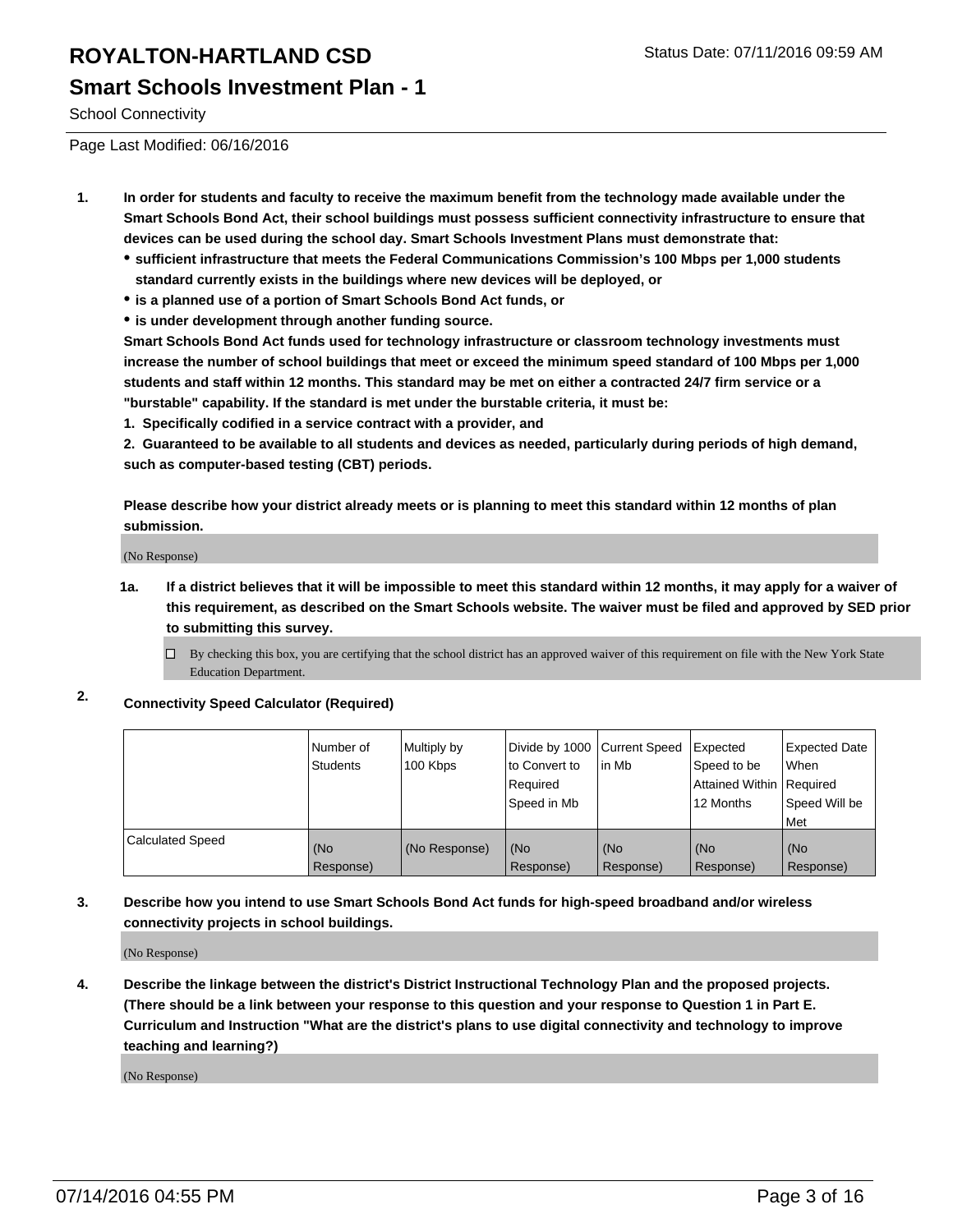## **Smart Schools Investment Plan - 1**

School Connectivity

Page Last Modified: 06/16/2016

**5. If the district wishes to have students and staff access the Internet from wireless devices within the school building, or in close proximity to it, it must first ensure that it has a robust Wi-Fi network in place that has sufficient bandwidth to meet user demand.**

**Please describe how you have quantified this demand and how you plan to meet this demand.**

(No Response)

**6. As indicated on Page 5 of the guidance, the Office of Facilities Planning will have to conduct a preliminary review of all capital projects, including connectivity projects.**

| Project Number |  |
|----------------|--|
|                |  |
| (No Response)  |  |

**7. Certain high-tech security and connectivity infrastructure projects may be eligible for an expedited review process as determined by the Office of Facilities Planning.**

**Was your project deemed eligible for streamlined review?**

(No Response)

**8. Include the name and license number of the architect or engineer of record.**

| <b>Name</b>   | License Number |
|---------------|----------------|
| (No Response) | (No Response)  |

**9. If you are submitting an allocation for School Connectivity complete this table. Note that the calculated Total at the bottom of the table must equal the Total allocation for this category that you entered in the SSIP Overview overall budget.** 

|                                            | Sub-          |
|--------------------------------------------|---------------|
|                                            | Allocation    |
| Network/Access Costs                       | (No Response) |
| <b>Outside Plant Costs</b>                 | (No Response) |
| School Internal Connections and Components | (No Response) |
| Professional Services                      | (No Response) |
| Testing                                    | (No Response) |
| <b>Other Upfront Costs</b>                 | (No Response) |
| <b>Other Costs</b>                         | (No Response) |
| Totals:                                    |               |

| Select the allowable expenditure | Item to be purchased | Quantity      | Cost per Item | <b>Total Cost</b> |
|----------------------------------|----------------------|---------------|---------------|-------------------|
| type.                            |                      |               |               |                   |
| Repeat to add another item under |                      |               |               |                   |
| each type.                       |                      |               |               |                   |
| (No Response)                    | (No Response)        | (No Response) | (No Response) | (No Response)     |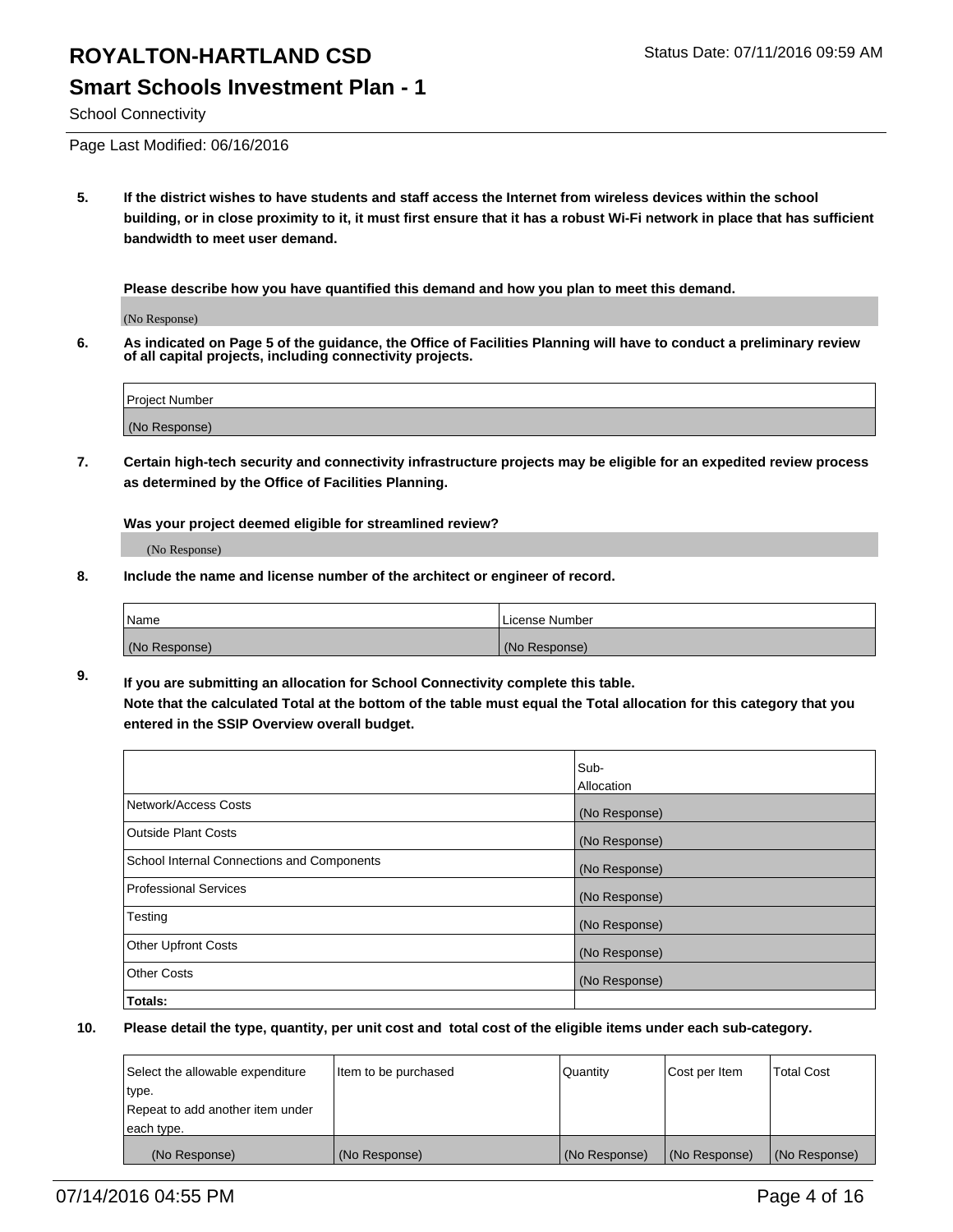### **Smart Schools Investment Plan - 1**

Community Connectivity (Broadband and Wireless)

Page Last Modified: 06/16/2016

**1. Describe how you intend to use Smart Schools Bond Act funds for high-speed broadband and/or wireless connectivity projects in the community.**

(No Response)

**2. Please describe how the proposed project(s) will promote student achievement and increase student and/or staff access to the Internet in a manner that enhances student learning and/or instruction outside of the school day and/or school building.**

(No Response)

**3. Community connectivity projects must comply with all the necessary local building codes and regulations (building and related permits are not required prior to plan submission).**

 $\Box$  I certify that we will comply with all the necessary local building codes and regulations.

**4. Please describe the physical location of the proposed investment.**

(No Response)

**5. Please provide the initial list of partners participating in the Community Connectivity Broadband Project, along with their Federal Tax Identification (Employer Identification) number.**

| Project Partners | I Federal ID # |
|------------------|----------------|
| (No Response)    | (No Response)  |

**6. If you are submitting an allocation for Community Connectivity, complete this table. Note that the calculated Total at the bottom of the table must equal the Total allocation for this category that you**

**entered in the SSIP Overview overall budget.**

|                             | Sub-Allocation |
|-----------------------------|----------------|
| Network/Access Costs        | (No Response)  |
| <b>Outside Plant Costs</b>  | (No Response)  |
| Tower Costs                 | (No Response)  |
| Customer Premises Equipment | (No Response)  |
| Professional Services       | (No Response)  |
| Testing                     | (No Response)  |
| <b>Other Upfront Costs</b>  | (No Response)  |
| Other Costs                 | (No Response)  |
| Totals:                     |                |

| Select the allowable expenditure | Item to be purchased | Quantity      | Cost per Item | <b>Total Cost</b> |
|----------------------------------|----------------------|---------------|---------------|-------------------|
| type.                            |                      |               |               |                   |
| Repeat to add another item under |                      |               |               |                   |
| each type.                       |                      |               |               |                   |
| (No Response)                    | (No Response)        | (No Response) | (No Response) | (No Response)     |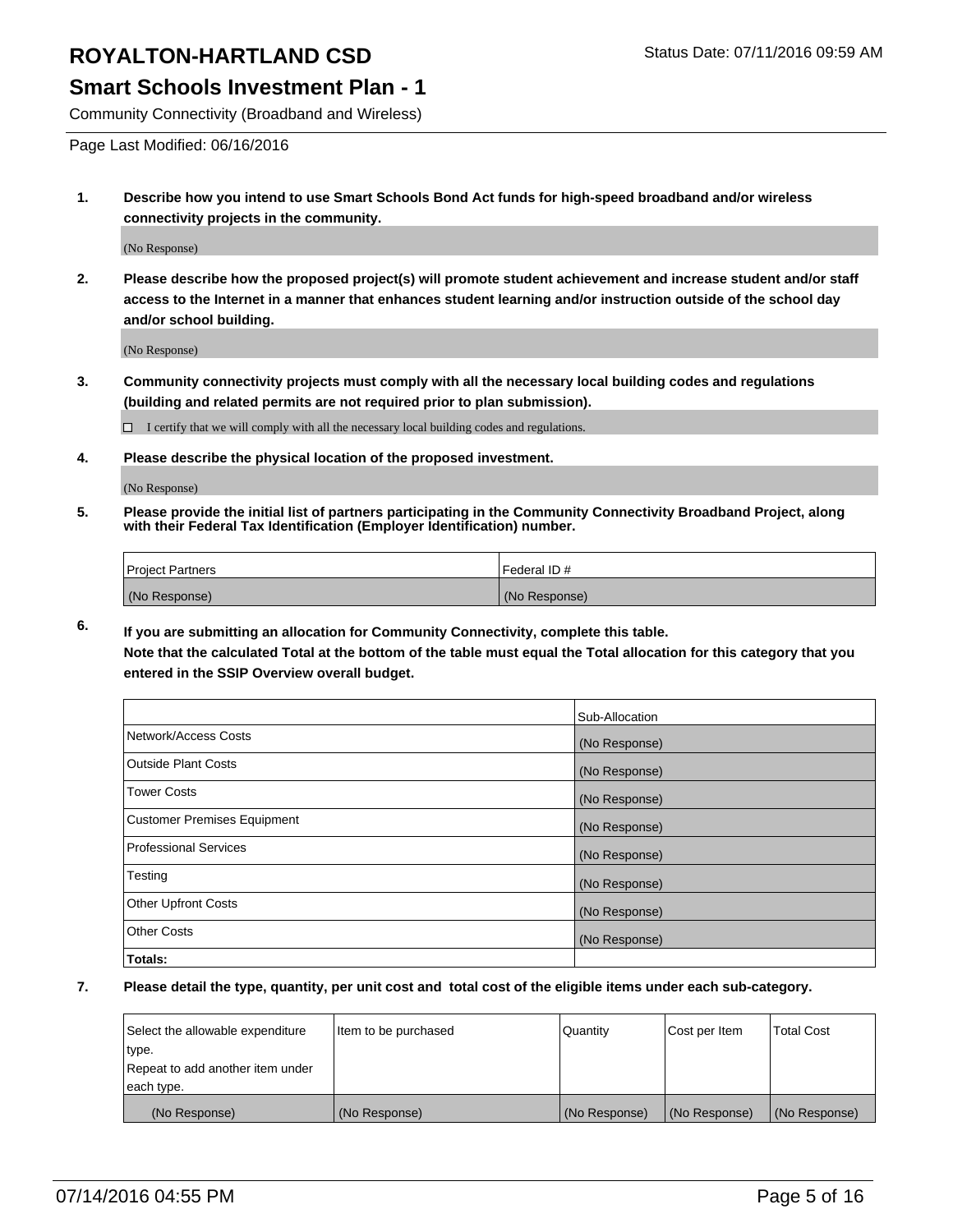### **Smart Schools Investment Plan - 1**

Classroom Learning Technology

Page Last Modified: 06/16/2016

**1. In order for students and faculty to receive the maximum benefit from the technology made available under the Smart Schools Bond Act, their school buildings must possess sufficient connectivity infrastructure to ensure that devices can be used during the school day. Smart Schools Investment Plans must demonstrate that sufficient infrastructure that meets the Federal Communications Commission's 100 Mbps per 1,000 students standard currently exists in the buildings where new devices will be deployed, or is a planned use of a portion of Smart Schools Bond Act funds, or is under development through another funding source.**

**Smart Schools Bond Act funds used for technology infrastructure or classroom technology investments must increase the number of school buildings that meet or exceed the minimum speed standard of 100 Mbps per 1,000 students and staff within 12 months. This standard may be met on either a contracted 24/7 firm service or a "burstable" capability. If the standard is met under the burstable criteria, it must be:**

**1. Specifically codified in a service contract with a provider, and**

**2. Guaranteed to be available to all students and devices as needed, particularly during periods of high demand, such as computer-based testing (CBT) periods.**

**Please describe how your district already meets or is planning to meet this standard within 12 months of plan submission.**

As a precondition to utilizing allocated Smart Schools Bond Act funds the District has confirmed there is adequate bandwidth in excess of 100 Mbps per 1,000 students to sustain the increase of classroom devices. The Royalton-Hartland Central School District is currently equipped with a high speed 10 GB LAN and 1 GB WAN access through Erie 1 BOCES. A robust Wi-Fi network is currently installed to provide sufficient bandwidth to meet user demand and provide seamless connectivity for staff and student wireless devices.

#### **1a. If a district believes that it will be impossible to meet this standard within 12 months, it may apply for a waiver of this requirement, as described on the Smart Schools website. The waiver must be filed and approved by SED prior to submitting this survey.**

 $\Box$  By checking this box, you are certifying that the school district has an approved waiver of this requirement on file with the New York State Education Department.

**2. Connectivity Speed Calculator (Required)**

|                  | Number of<br><b>Students</b> | Multiply by<br>100 Kbps | Divide by 1000 Current Speed<br>to Convert to<br>Required | lin Mb | <b>Expected</b><br>Speed to be<br>Attained Within   Required | <b>Expected Date</b><br>l When |
|------------------|------------------------------|-------------------------|-----------------------------------------------------------|--------|--------------------------------------------------------------|--------------------------------|
|                  |                              |                         | Speed in Mb                                               |        | 12 Months                                                    | Speed Will be<br>Met           |
| Calculated Speed | 1,408                        | 140.800                 | 140.8                                                     | 1000   | 1000                                                         | Currently Met                  |

#### **3. If the district wishes to have students and staff access the Internet from wireless devices within the school building, or in close proximity to it, it must first ensure that it has a robust Wi-Fi network in place that has sufficient bandwidth to meet user demand.**

**Please describe how you have quantified this demand and how you plan to meet this demand.**

Network infrastructure including wireless access has been upgraded over the last two years and a plan to expand wireless capacity using E-rate funds has been proposed and submitted for approval by the Universal Service Administrative Company. While current wireless access adequately provides high levels of throughput for devices, the upgraded wireless system will provide improved speed and reliability for additional devices. Network traffic is regularly monitored and managed to provide high quality transmission for all devices.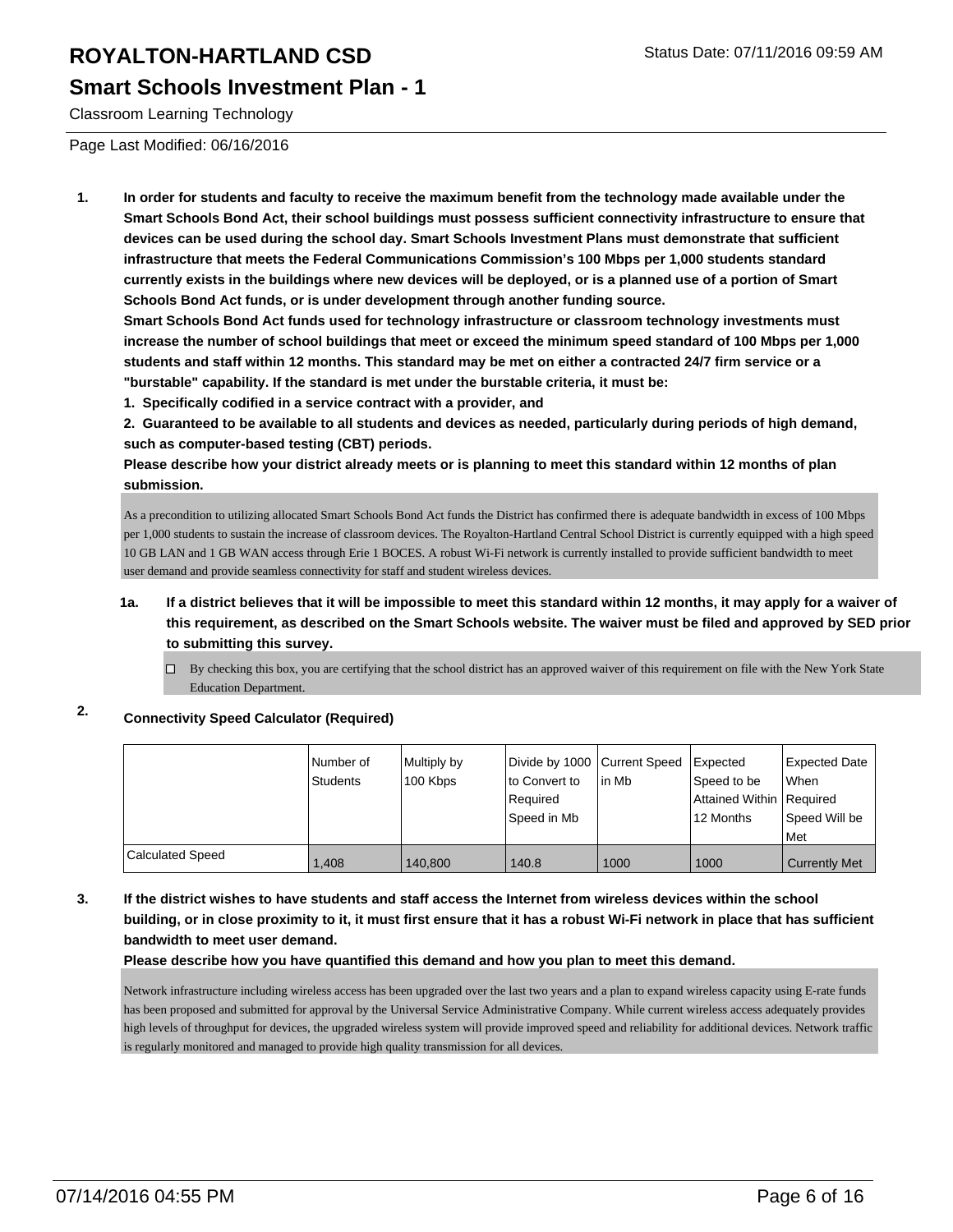### **Smart Schools Investment Plan - 1**

Classroom Learning Technology

Page Last Modified: 06/16/2016

**4. All New York State public school districts are required to complete and submit an Instructional Technology Plan survey to the New York State Education Department in compliance with Section 753 of the Education Law and per Part 100.12 of the Commissioner's Regulations.**

**Districts that include educational technology purchases as part of their Smart Schools Investment Plan must have a submitted and approved Instructional Technology Plan survey on file with the New York State Education Department.**

- By checking this box, you are certifying that the school district has an approved Instructional Technology Plan survey on file with the New York State Education Department.
- **5. Describe the devices you intend to purchase and their compatibility with existing or planned platforms or systems. Specifically address the adequacy of each facility's electrical, HVAC and other infrastructure necessary to install and support the operation of the planned technology.**

The District will seek approval for purchases in the classroom technology category for the 2015- 2016 school year. The District plans to purchase 70" interactive panels to drive classroom instruction, enhance learning opportunities and improve classroom technology integration. The interactive smart panels will be installed at the elementary, middle, and high school buildings to assist in classroom instruction. Interactive panels that transform into tabletop configurations will be purchased for Pre-K classes to enable students to interact with the technology at their developmentally appropriate level. The remaining panels will be mounted in classrooms throughout the district for instructional and student use.

The interactive panels will replace current projector and screen technology to provide optimal support of mobile device integration and interactivity for teaching and learning. These interactive panels are fully compatible with existing platforms and systems including Chromebooks, iPads, Apple TV, laptops and Microsoft surface tablets. These interactive panels will also provide a seamless interface between desktop computers and use of instructional software including Google classroom, Microsoft Office 365, Schoology, Edmodo, web based instructional resources, digital literacy solutions, digital citizenship initiatives, online assessment readiness, real-time review and formative assessment applications and presentation of student work and instructional materials. The interactive panels will also provide a medium as teachers begin to incorporate more digital content in their curriculum, as well as utilize online learning management systems. These devices will be compatible with our current network infrastructure including hardwire connection to our local area network. The existing school district facility electrical and HVAC systems will support the implementation of interactive classroom panels and reduce the amount of power previously used with projectors.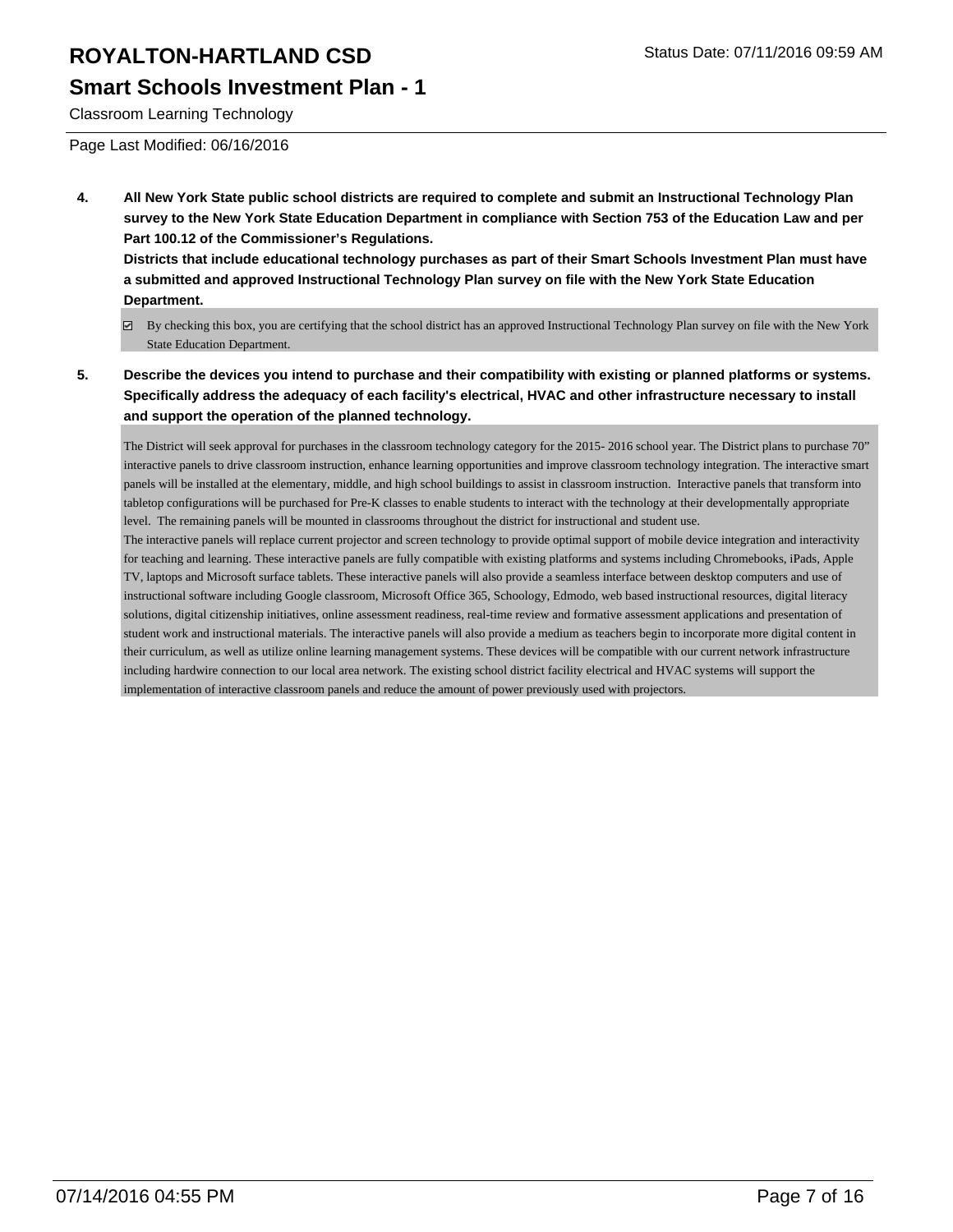### **Smart Schools Investment Plan - 1**

Classroom Learning Technology

Page Last Modified: 06/16/2016

- **6. Describe how the proposed technology purchases will:**
	- **> enhance differentiated instruction;**
	- **> expand student learning inside and outside the classroom;**
	- **> benefit students with disabilities and English language learners; and**
	- **> contribute to the reduction of other learning gaps that have been identified within the district.**

**The expectation is that districts will place a priority on addressing the needs of students who struggle to succeed in a rigorous curriculum. Responses in this section should specifically address this concern and align with the district's Instructional Technology Plan (in particular Question 2 of E. Curriculum and Instruction: "Does the district's instructional technology plan address the needs of students with disabilities to ensure equitable access to instruction, materials and assessments?" and Question 3 of the same section: "Does the district's instructional technology plan address the provision of assistive technology specifically for students with disabilities to ensure access to and participation in the general curriculum?"**

The District has implemented technology tools and a wide range of technology resources to improve instructional practices and provide new learning opportunities across all three schools. Technology can be an influential tool for actively engaging learners at all levels. The use of technology tools in the classroom allow teachers to individualize learning and provide differentiated instructional techniques tailored to the needs of each student. Technological tools can help transform learning processes and provide extensions for content, review, collaboration, assessment and access. District staff continually identify achievement gaps and focuses technology implementations to improve these areas. The District Director of Special Education works collaboratively with the technology staff to provide assistive technology tools as needs are determined.

English Language Learners will be provided with specialized interactive applications and learning tools to develop proficiency with this alternative learning interface. District Special Education, Response to Intervention and student management systems will keep instructional staff aware of special needs, individualized education program requirements, interventions and special program initiatives for students. Instructional and identified support staff will be provided with special needs classifications and guidelines appropriate to the services they provide.

Interactive classroom panels will increase student engagement and provide opportunities to enhance differentiated instruction through the provision of simultaneous, multi-touch student manipulation, small group work centers or whole group instruction. Students in need of support can use the interactive panels independently in a format that is challenging yet engaging. Students will be provided with individual support and enrichment through the use of video presentations or interactive applications to help solve problems and provide enhanced, differentiated learning opportunities.

The interactive panels purchased will be placed in high needs areas throughout the district. At the Royalton-Hartland Elementary School, interactive panels will be placed in Pre-Kindergarten classrooms, Academic Intervention Services classrooms, and Special Education classrooms. These students will benefit the most from the use of the interactive hardware and software included with the panels. Students within these classrooms are typically in a small group setting, which will help the teacher differentiate learning for students.

Student personal devices connecting with the interactive panels will support flipped learning initiatives, presentation of work and real-time, formative assessments. The opportunity for integration of blended instructional practices, collaboration and virtual experiences will expand teaching and learning strategies. The contribution of this versatile technology tool will assist in reducing learning gaps and provide ease of access and integration of instructional software resources. Student access to Chromebooks, iPads, laptops, Surface tablets and other tools will provide greater interactivity and learning mechanisms. Students with disabilities will experience increased access in an enhanced learning environment through the versatility of the panel as a collaborative table device or specialized configurations. Technology accommodations will be provided as determined for each student to allow access to physical, behavioral or educational programs and applications required to meet individual needs.

The New York State, Mathematics, Science and Technology Standard 2: Information Systems, states that teachers and students will use a range of equipment and software to integrate several forms of information. Through the use of the software included with the panels, hands-on learning will take place which will allow students to learn in the classroom, while also taking this learning with them back to their general education classrooms. A majority of the students impacted by the integration of interactive panels are visual, hands-on learners. Using the software included, as well as the software the Royalton-Hartland CSD currently uses, teachers will be able to bring this differentiated curriculum to the entire small group they are working with.

The panels will assist in attaining specified goals listed in the Royalton-Hartland Instructional Technology Plan including:

Communication and Collaboration

- Students will use digital media and environments to communicate and work collaboratively, including at a distance, to support individual learning and contribute to the learning of others.
- Interact, collaborate, and publish with peers, experts, or others employing a variety of digital environments and media.
- Communicate information and ideas effectively to multiple audiences using a variety of media and formats.
- Develop a cultural understanding and global awareness by engaging with learners of other cultures.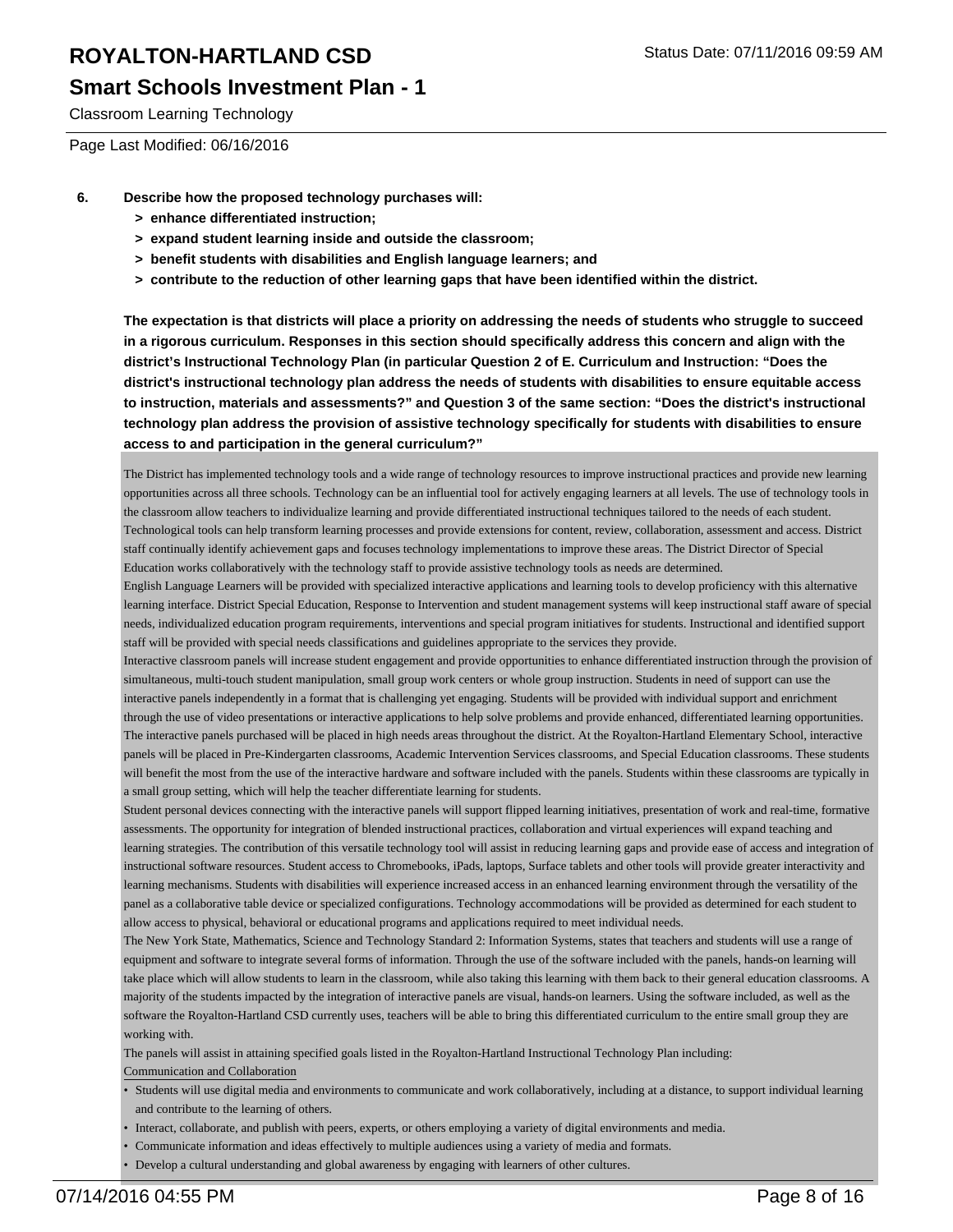## **Smart Schools Investment Plan - 1**

Classroom Learning Technology

#### Page Last Modified: 06/16/2016

• Contribute to project teams to produce original works or solve problems.

• Students will engage in communicating with experts or other learners to solve a universal or global problem using a variety of digital environments (i.e. Skype, distance learning, virtual classrooms etc.)

Implementation of classroom interactive panels will expand student learning through access to external learning resources. The Internet compatible interactive classroom panels will allow videos and other multimedia presentations to transparently integrate with instructional practices. The panels will communicate with devices the district currently manages and students can take advantage of personally owned devices and new virtual learning opportunities. The interactive panels will allow students to collaborate with others, research, collect data, and communicate with experts. This handson learning will engage students, and impact not only at-risk students, but also the general education population.

#### **7. Where appropriate, describe how the proposed technology purchases will enhance ongoing communication with parents and other stakeholders and help the district facilitate technology-based regional partnerships, including distance learning and other efforts.**

The proposal for classroom technology through the Smart Schools Bond Act will greatly increase capacity for teaching and learning through the facilitation of blended learning, distance learning opportunities, online conferencing and homebound instruction. The purchase of the interactive classroom panels will enhance ongoing communication with students and parents through the implementation of online, digital classroom environments where students and parents can access course descriptions, assignments, grades, content, assessments, presentations, resources and interact with the classroom teacher(s). The facilitation of technology-based regional partnerships can also be fostered through the inclusion of distance learning and blended learning initiatives provided through the panel interface. The interactive panels will provide an engaging experience for virtual fieldtrips, video conferencing, collaborative projects and live announcements throughout the district. The interactive panels allow students to present work to parents and other stake holders. As they are Internet compatible, they would facilitate communication via Skype or other programs such that students and teachers can communicate with regional partners. This is extremely important as this is a rural district and direct communication is limited due to distance. The district is currently working with several higher learning institutions include University of Buffalo, Niagara University and Rochester Institute of Technology to provide higher and advanced learning experiences for our students.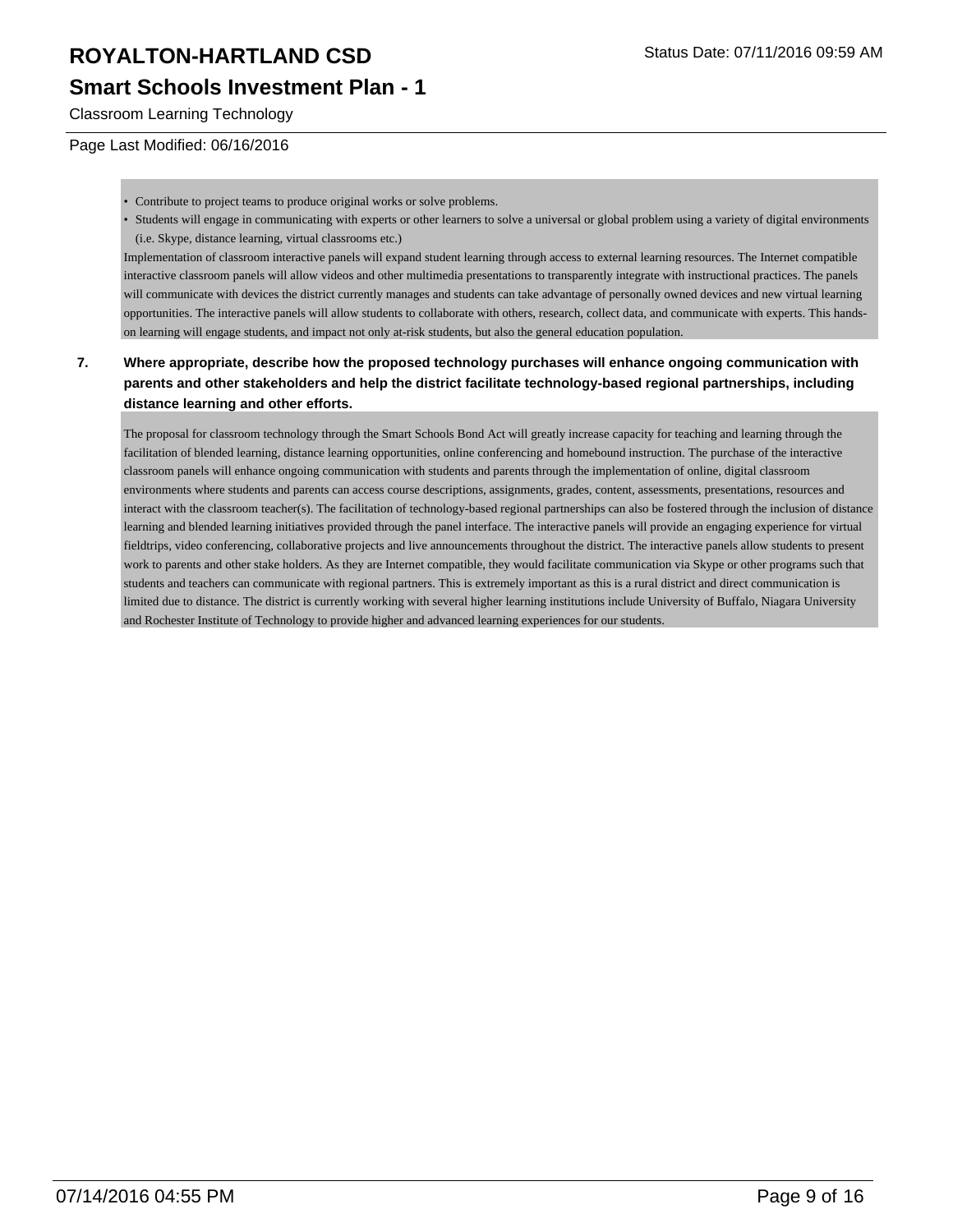## **Smart Schools Investment Plan - 1**

Classroom Learning Technology

Page Last Modified: 06/16/2016

**8. Describe the district's plan to provide professional development to ensure that administrators, teachers and staff can employ the technology purchased to enhance instruction successfully.**

**Note: This response should be aligned and expanded upon in accordance with your district's response to Question 1 of F. Professional Development of your Instructional Technology Plan: "Please provide a summary of professional development offered to teachers and staff, for the time period covered by this plan, to support technology to enhance teaching and learning. Please include topics, audience and method of delivery within your summary."**

Professional development is a vital component of the District Instructional Technology Plan and the District Smart Schools Investment Plan. The commitment to provide professional development in a variety of ways allows staff to learn how to utilize technology tools and resources to develop innovative instructional methods. Technology related professional development is offered through a variety of ways on a continued basis throughout the school year and summer months.

Throughout the 2016-2017 school year, interactive classroom panels will be placed in the three buildings at the Royalton-Hartland Central School District. With the installation of the panels, teachers will receive professional development which will allow full use of the interactive capabilities of the panels. In each of the three buildings within the district, there are three technology integration specialists. These three specialists will be fully trained to use the hardware and the software included with the panels. Specialists will hold workshops for each of the areas being impacted by the panels. Pre-Kindergarten teachers will be trained to explore how the panels can be used with young learners. Separate trainings will be held for special education and academic intervention specialists to train those teachers on how to best implement the usage of the panels to maximize student results. The District works closely with Erie 1 BOCES trainers through the Common Set of Learning Objectives COSER to deliver individual and group training integrating specific technology tools with curriculum and aligning infused lessons with technology learning standards and digital literacy benchmarks. Professional development opportunities provided through BOCES are made available for all district staff and specialized training opportunities are provided as necessary. The District currently provides technology integration specialists in each building to provide training and support as new technology is acquired and implemented through new funding opportunities. Initial trainings will be completed by the technology integration specialists. This training plan will allow teachers to get the initial training they need, as well as the long-term training. Teachers will continue learning and gathering new ideas and ways to reach students. Professional development release time will be coordinated with staff through the use of substitute teachers and identified professional development conference days for investigation of new technology and specific training. District technology integration specialists, Erie 1 BOCES trainers and Orleans Niagara BOCES technology specialists will assist in the establishment of turn-key trainers in the use of the new interactive panels and develop strategies for curriculum integration and development.

The Royalton-Hartland Central School District will provide time and access for all instructional staff with the means to develop a high level of proficiency with use of interactive panels, software, curricular integration and use of all integrated technology components. Technology turn-key trainers will be provided the opportunity to attend specialized technology conferences, i.e. NYSCATE, to remain current with educational technology trends and resources. Instructional staff will be supported to develop the skills and knowledge necessary to accommodate diverse student population needs. The panels will provide a vehicle to deliver online, on-demand professional development and teleconferencing which will reduce the need to travel to an external location for training classes and meetings.

The following list outlines training topics to be provided for all staff who receive interactive classroom panels in the 16-17 school year. This training will also be made available to all staff in the district and special training sessions for students will also be developed and provided.

- Interactive Classroom Panel Functionality Training
- Snowflake Software to enhance instructional strategies
- SMART Notebook Software lesson plan development
- Microsoft Office 365 & Classroom curricular integration
- Google Drive, Apps & Classroom curricular integration
- Schoology Digital Classroom development
- Classroom mobile device management & integration
- Document Camera training
- Online Safety Awareness & Resources
- Digital Copyright Awareness & Resources
- Digital Content, Video Lessons & Annotation to enhance digital classroom resources
- Instructional Technology Coaching for curricular technology integration development
- Other specific training opportunities for teachers, staff, students and parents as determined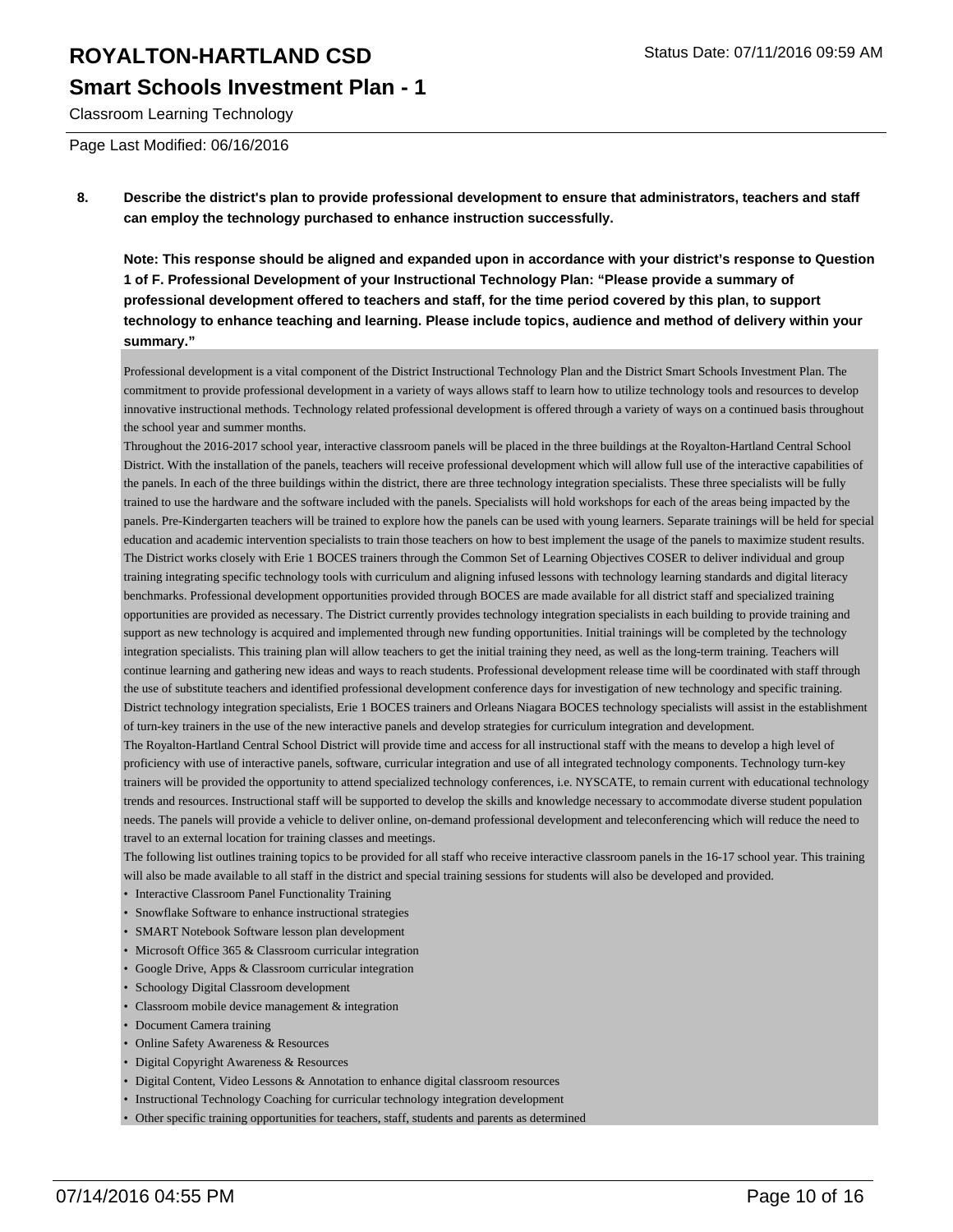### **Smart Schools Investment Plan - 1**

Classroom Learning Technology

Page Last Modified: 06/16/2016

- **9. Districts must contact the SUNY/CUNY teacher preparation program that supplies the largest number of the district's new teachers to request advice on innovative uses and best practices at the intersection of pedagogy and educational technology.**
	- $\boxtimes$  By checking this box, you certify that you have contacted the SUNY/CUNY teacher preparation program that supplies the largest number of your new teachers to request advice on these issues.
- **10. A district whose Smart Schools Investment Plan proposes the purchase of technology devices and other hardware must account for nonpublic schools in the district.**

**Are there nonpublic schools within your school district?**

| $\Box$ Yes        |
|-------------------|
| $\blacksquare$ No |

**11. Nonpublic Classroom Technology Loan Calculator**

**The Smart Schools Bond Act provides that any Classroom Learning Technology purchases made using Smart Schools funds shall be lent, upon request, to nonpublic schools in the district. However, no school district shall be required to loan technology in amounts greater than the total obtained and spent on technology pursuant to the Smart Schools Bond Act and the value of such loan may not exceed the total of \$250 multiplied by the nonpublic school enrollment in the base year at the time of enactment.**

**See:**

**http://www.p12.nysed.gov/mgtserv/smart\_schools/docs/Smart\_Schools\_Bond\_Act\_Guidance\_04.27.15\_Final.pdf.**

|                                       | 1. Classroom   | 2. Public                                                                                     | 3. Nonpublic | l 4. Sum of | l 5. Total Per | 16. Total      |
|---------------------------------------|----------------|-----------------------------------------------------------------------------------------------|--------------|-------------|----------------|----------------|
|                                       | Technology     | Enrollment                                                                                    | Enrollment   | Public and  | Pupil Sub-     | Nonpublic Loan |
|                                       | Sub-allocation | $(2014 - 15)$                                                                                 | $(2014-15)$  | Nonpublic   | lallocation    | Amount         |
|                                       |                |                                                                                               |              | Enrollment  |                |                |
| Calculated Nonpublic Loan<br>  Amount |                | (No Response)   (No Response)   (No Response)   (No Response)   (No Response)   (No Response) |              |             |                |                |

**12. To ensure the sustainability of technology purchases made with Smart Schools funds, districts must demonstrate a long-term plan to maintain and replace technology purchases supported by Smart Schools Bond Act funds. This sustainability plan shall demonstrate a district's capacity to support recurring costs of use that are ineligible for Smart Schools Bond Act funding such as device maintenance, technical support, Internet and wireless fees, maintenance of hotspots, staff professional development, building maintenance and the replacement of incidental items. Further, such a sustainability plan shall include a long-term plan for the replacement of purchased devices and equipment at the end of their useful life with other funding sources.**

 $\boxdot$  By checking this box, you certify that the district has a sustainability plan as described above.

**13. Districts must ensure that devices purchased with Smart Schools Bond funds will be distributed, prepared for use, maintained and supported appropriately. Districts must maintain detailed device inventories in accordance with generally accepted accounting principles.**

 $\boxtimes$  By checking this box, you certify that the district has a distribution and inventory management plan and system in place.

**14. If you are submitting an allocation for Classroom Learning Technology complete this table. Note that the calculated Total at the bottom of the table must equal the Total allocation for this category that you entered in the SSIP Overview overall budget.**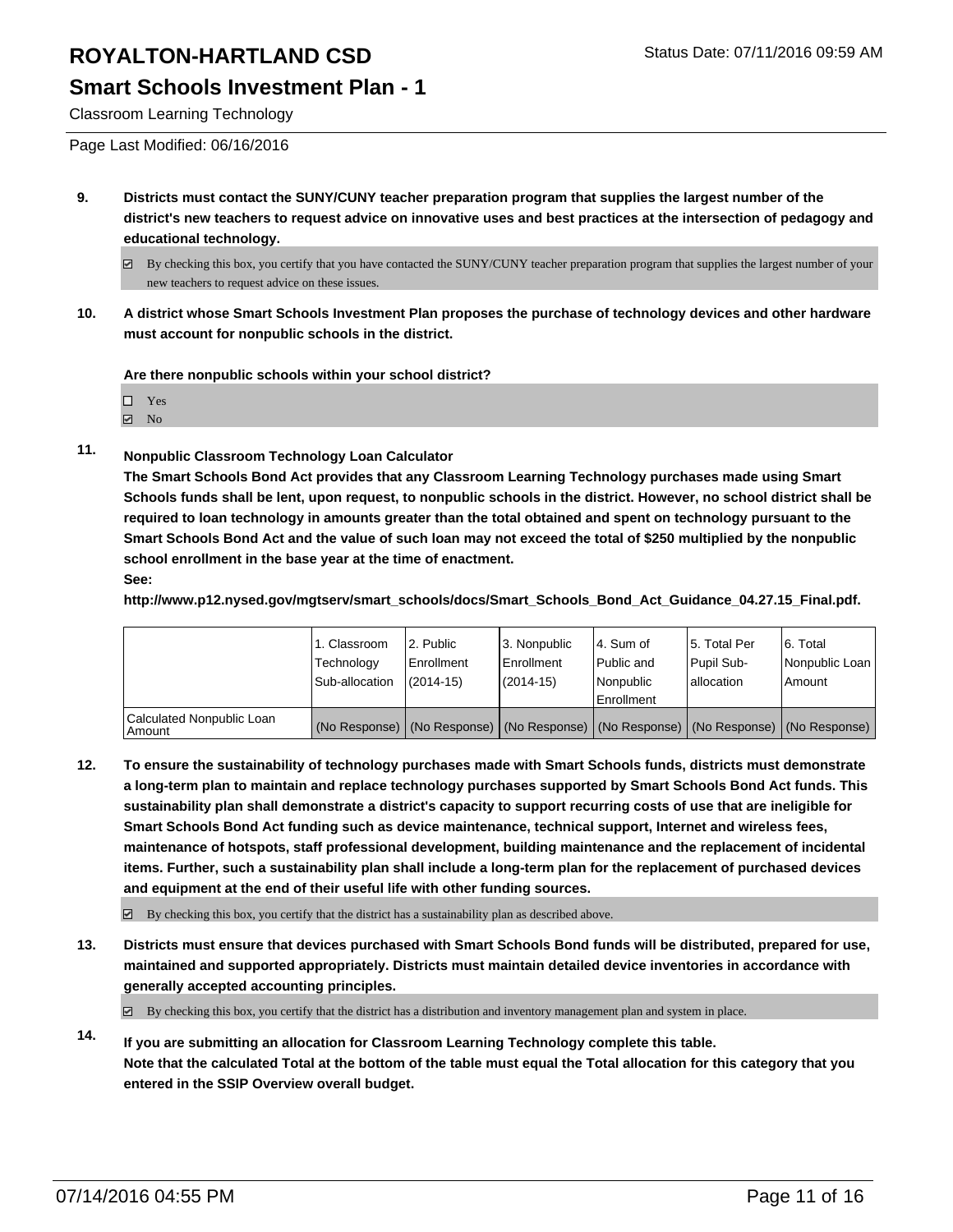## **Smart Schools Investment Plan - 1**

Classroom Learning Technology

Page Last Modified: 06/16/2016

|                          | Sub-Allocation |
|--------------------------|----------------|
| Interactive Whiteboards  | 179,550        |
| <b>Computer Servers</b>  | $\overline{0}$ |
| <b>Desktop Computers</b> | $\overline{0}$ |
| Laptop Computers         | $\Omega$       |
| <b>Tablet Computers</b>  | $\Omega$       |
| <b>Other Costs</b>       | $\Omega$       |
| Totals:                  | 179,550.00     |

| Select the allowable expenditure | I Item to be Purchased      | <b>Quantity</b> | Cost per Item | <b>Total Cost</b> |
|----------------------------------|-----------------------------|-----------------|---------------|-------------------|
| type.                            |                             |                 |               |                   |
| Repeat to add another item under |                             |                 |               |                   |
| each type.                       |                             |                 |               |                   |
| Interactive Whiteboards          | Interactive Classroom Panel | 30              | 5.985         | 179.550           |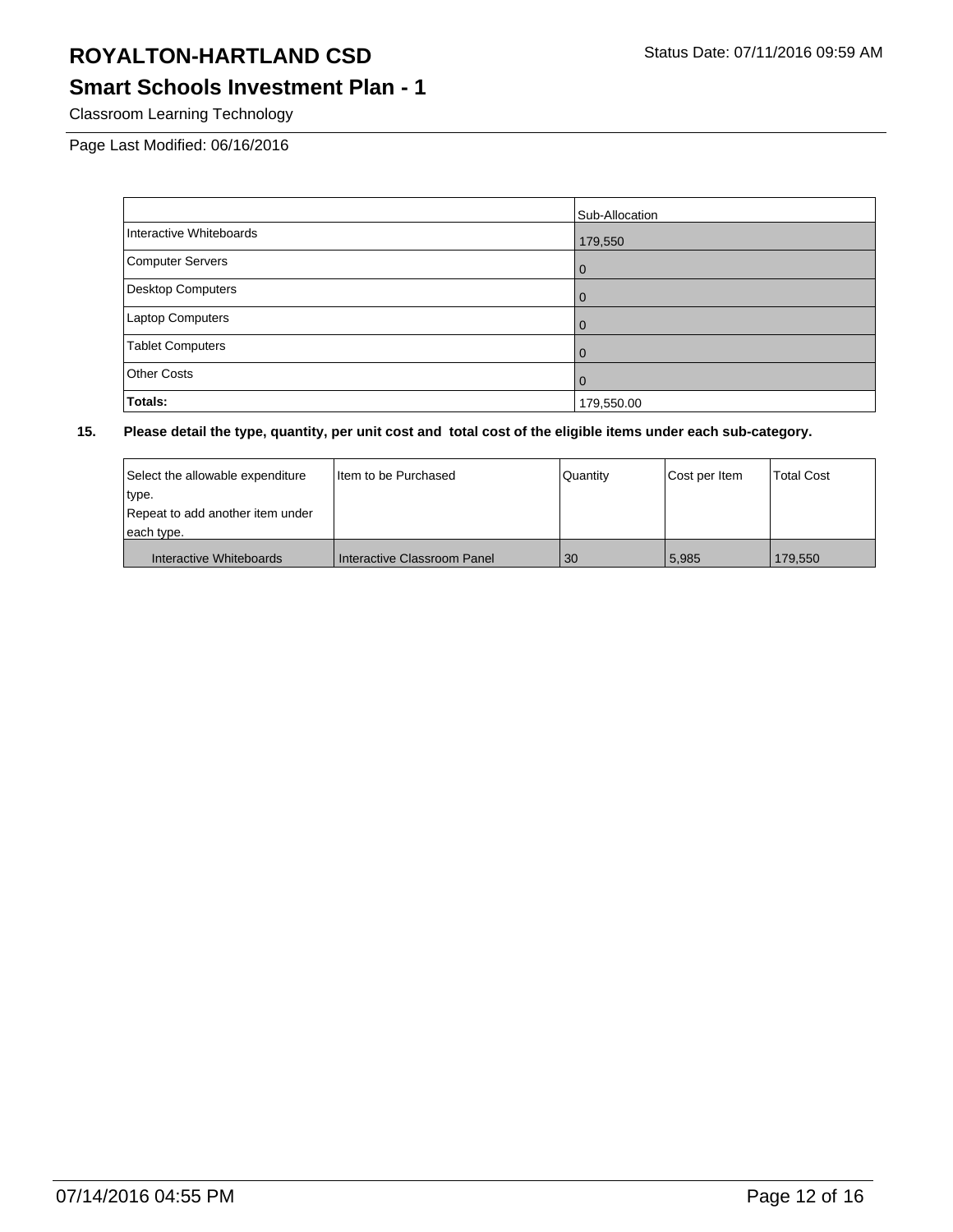## **Smart Schools Investment Plan - 1**

Pre-Kindergarten Classrooms

Page Last Modified: 06/16/2016

**1. Provide information regarding how and where the district is currently serving pre-kindergarten students and justify the need for additional space with enrollment projections over 3 years.**

(No Response)

- **2. Describe the district's plan to construct, enhance or modernize education facilities to accommodate prekindergarten programs. Such plans must include:**
	- **Specific descriptions of what the district intends to do to each space;**
	- **An affirmation that pre-kindergarten classrooms will contain a minimum of 900 square feet per classroom;**
	- **The number of classrooms involved;**
	- **The approximate construction costs per classroom; and**
	- **Confirmation that the space is district-owned or has a long-term lease that exceeds the probable useful life of the improvements.**

(No Response)

**3. Smart Schools Bond Act funds may only be used for capital construction costs. Describe the type and amount of additional funds that will be required to support ineligible ongoing costs (e.g. instruction, supplies) associated with any additional pre-kindergarten classrooms that the district plans to add.**

(No Response)

**4. All plans and specifications for the erection, repair, enlargement or remodeling of school buildings in any public school district in the State must be reviewed and approved by the Commissioner. Districts that plan capital projects using their Smart Schools Bond Act funds will undergo a Preliminary Review Process by the Office of Facilities Planning.**

| Project Number |  |
|----------------|--|
| (No Response)  |  |

**5. If you have made an allocation for Pre-Kindergarten Classrooms, complete this table.**

**Note that the calculated Total at the bottom of the table must equal the Total allocation for this category that you entered in the SSIP Overview overall budget.**

|                                          | Sub-Allocation |
|------------------------------------------|----------------|
| Construct Pre-K Classrooms               | (No Response)  |
| Enhance/Modernize Educational Facilities | (No Response)  |
| <b>Other Costs</b>                       | (No Response)  |
| Totals:                                  |                |

| Select the allowable expenditure | litem to be purchased | Quantity      | Cost per Item | <b>Total Cost</b> |
|----------------------------------|-----------------------|---------------|---------------|-------------------|
| type.                            |                       |               |               |                   |
| Repeat to add another item under |                       |               |               |                   |
| each type.                       |                       |               |               |                   |
| (No Response)                    | (No Response)         | (No Response) | (No Response) | (No Response)     |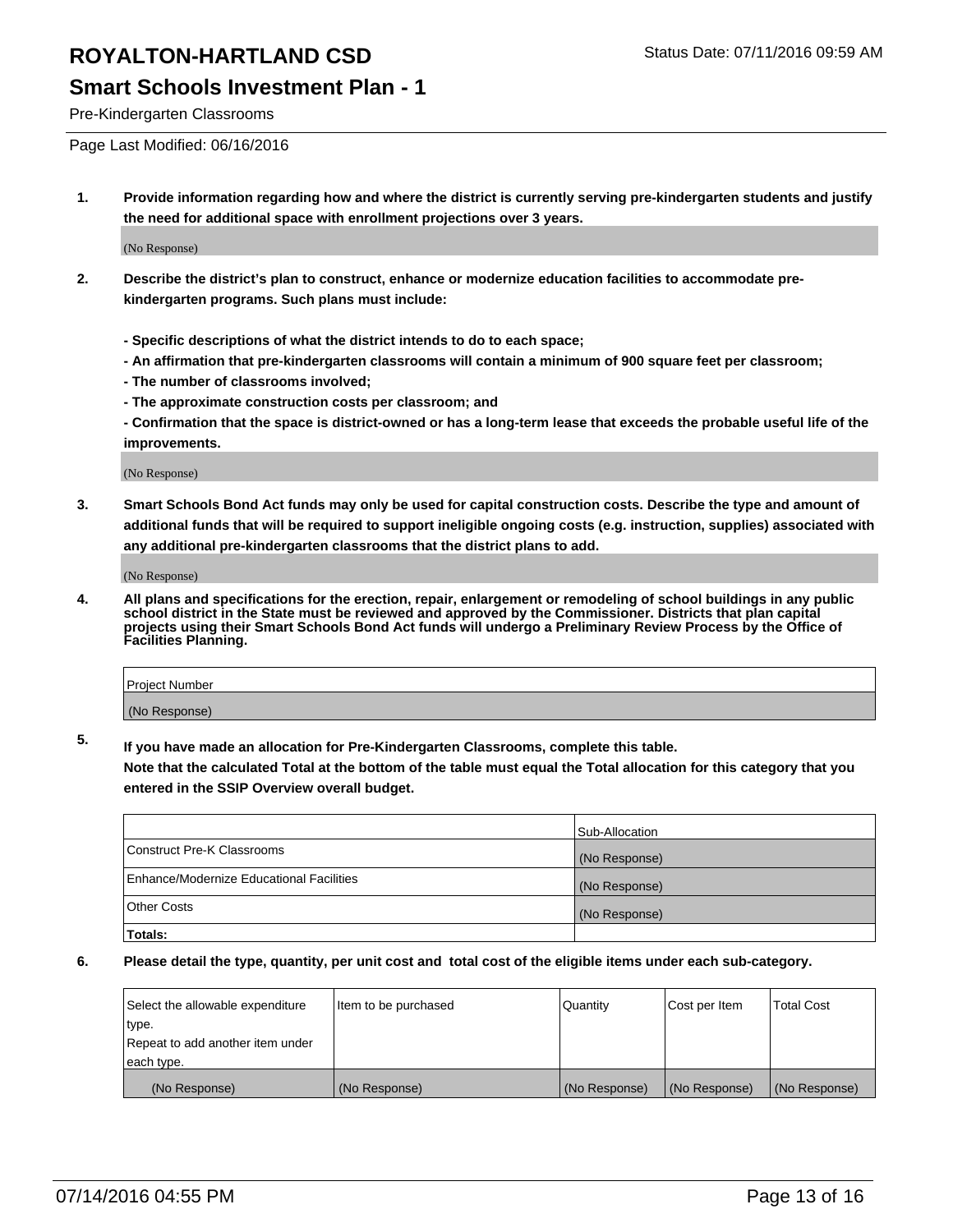## **Smart Schools Investment Plan - 1**

Replace Transportable Classrooms

Page Last Modified: 06/16/2016

**1. Describe the district's plan to construct, enhance or modernize education facilities to provide high-quality instructional space by replacing transportable classrooms.**

(No Response)

**2. All plans and specifications for the erection, repair, enlargement or remodeling of school buildings in any public school district in the State must be reviewed and approved by the Commissioner. Districts that plan capital projects using their Smart Schools Bond Act funds will undergo a Preliminary Review Process by the Office of Facilities Planning.**

| <b>Project Number</b> |  |
|-----------------------|--|
| (No Response)         |  |

**3. For large projects that seek to blend Smart Schools Bond Act dollars with other funds, please note that Smart Schools Bond Act funds can be allocated on a pro rata basis depending on the number of new classrooms built that directly replace transportable classroom units.**

**If a district seeks to blend Smart Schools Bond Act dollars with other funds describe below what other funds are being used and what portion of the money will be Smart Schools Bond Act funds.**

(No Response)

**4. If you have made an allocation for Replace Transportable Classrooms, complete this table. Note that the calculated Total at the bottom of the table must equal the Total allocation for this category that you entered in the SSIP Overview overall budget.**

|                                                | Sub-Allocation |
|------------------------------------------------|----------------|
| Construct New Instructional Space              | (No Response)  |
| Enhance/Modernize Existing Instructional Space | (No Response)  |
| Other Costs                                    | (No Response)  |
| Totals:                                        |                |

| Select the allowable expenditure | Item to be purchased | Quantity      | Cost per Item | <b>Total Cost</b> |
|----------------------------------|----------------------|---------------|---------------|-------------------|
| type.                            |                      |               |               |                   |
| Repeat to add another item under |                      |               |               |                   |
| each type.                       |                      |               |               |                   |
| (No Response)                    | (No Response)        | (No Response) | (No Response) | (No Response)     |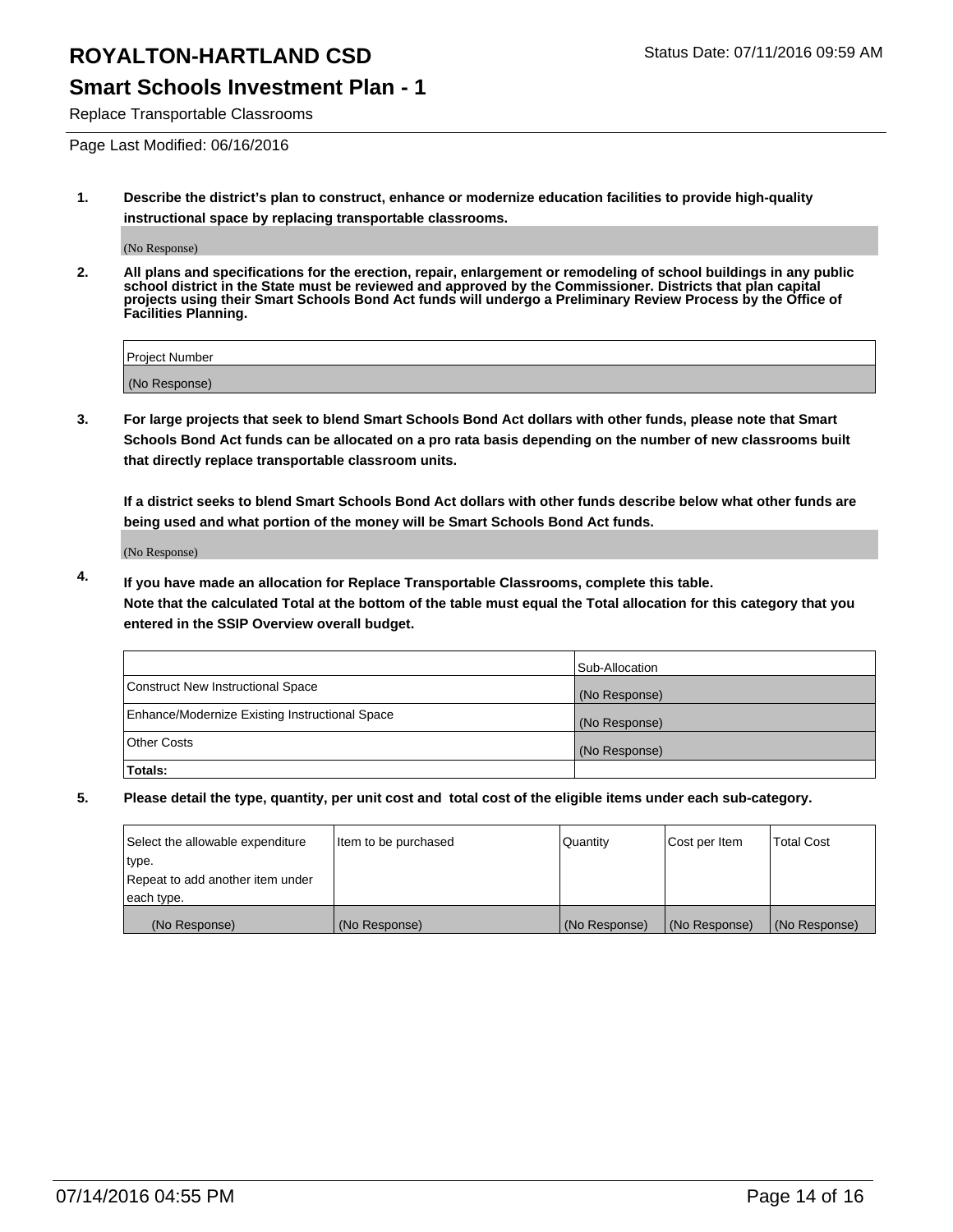### **Smart Schools Investment Plan - 1**

High-Tech Security Features

Page Last Modified: 06/16/2016

**1. Describe how you intend to use Smart Schools Bond Act funds to install high-tech security features in school buildings and on school campuses.**

(No Response)

**2. All plans and specifications for the erection, repair, enlargement or remodeling of school buildings in any public school district in the State must be reviewed and approved by the Commissioner. Districts that plan capital projects using their Smart Schools Bond Act funds will undergo a Preliminary Review Process by the Office of Facilities Planning.** 

| Project Number |  |
|----------------|--|
| (No Response)  |  |

**3. Was your project deemed eligible for streamlined Review?**

□ Yes  $\hfill \square$  No

**4. Include the name and license number of the architect or engineer of record.**

| Name          | License Number |
|---------------|----------------|
| (No Response) | (No Response)  |

**5. If you have made an allocation for High-Tech Security Features, complete this table.**

**Note that the calculated Total at the bottom of the table must equal the Total allocation for this category that you entered in the SSIP Overview overall budget.**

|                                                      | Sub-Allocation |
|------------------------------------------------------|----------------|
| Capital-Intensive Security Project (Standard Review) | (No Response)  |
| <b>Electronic Security System</b>                    | (No Response)  |
| <b>Entry Control System</b>                          | (No Response)  |
| Approved Door Hardening Project                      | (No Response)  |
| <b>Other Costs</b>                                   | (No Response)  |
| Totals:                                              |                |

| Select the allowable expenditure | litem to be purchased | Quantity      | Cost per Item | <b>Total Cost</b> |
|----------------------------------|-----------------------|---------------|---------------|-------------------|
| type.                            |                       |               |               |                   |
| Repeat to add another item under |                       |               |               |                   |
| each type.                       |                       |               |               |                   |
| (No Response)                    | (No Response)         | (No Response) | (No Response) | (No Response)     |